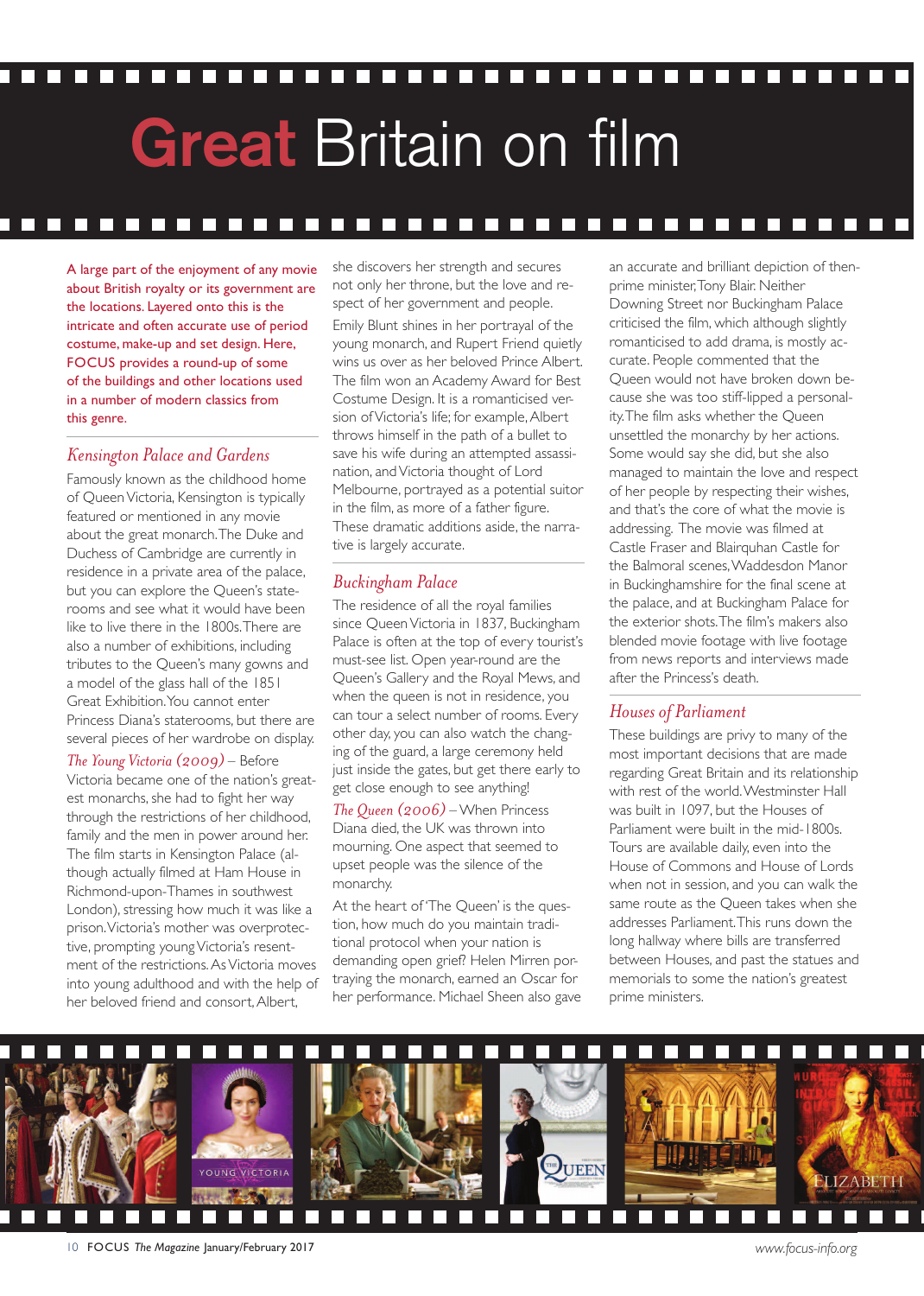*The Iron Lady(2011)* – As Margaret Thatcher ages, she begins to lose her grip on reality, but through a series of flashbacks and imaginary conversations with her deceased husband, Denis, she is able to come to terms with her life, family and legacy as Britain's first female prime minister.

As most of the plot takes place in Thatcher's mind, only the flashbacks can be analysed for accuracy, and it is for the most part an excellent portrayal of her. Again, there are some romanticised details; for instance, whenThatcher first enters the House of Commons, she appears to be the only blue suit in a sea of men. There certainly were a few other women in government at the time, but this portrayal adds to the sense of isolation that she must have felt. Otherwise, Meryl Streep's Oscar-winning performance of the woman who would never compromise was not only brilliant, but inspirational.The movie was filmed mostly on a sound stage in Wimbledon, and the Parliament scenes were filmed at ManchesterTown Hall in Greater Manchester.

#### *Westminster Abbey*

The building itself is of a beautiful Gothic design, the steps worn completely down from all the feet that have crossed their thresholds. Not only is it an active church, but the Abbey is a large memorial ground for more than 3,300 monarchs, poets, church leaders, government officials, scientists and more. It is where monarchs can be married and where all have been coronated since 1066.

*The King's Speech(2010)* –Thrown into the monarchy when his brother abdicated in one of England's biggest controversies, GeorgeVI lacked confidence because of his enormous stutter.Through the help of his speech therapist, he was however able to lead the nation through the First World War.

Colin Firth won Best Actor at the Academy Awards, Golden Globes and

BAFTAs for his portrayal of the King; Geoffrey Rush won Best Supporting Actor as his therapist, Lionel Logue and Helena Bonham Carter secured Best Supporting Actress at the BAFTAs for her role as the Queen.The film also won Best Motion Picture at the Academy Awards! It falters however on the accuracy scale.The King's stutter was an annoyance, but not a hindrance!The whole sequence at the end where crowds are gathered in front of the Palace to congratulate the king on his speech was completely fictionalised, Winston Churchill is depicted supporting the abdication whereas he violently opposed it, and George and Edward were actually great friends and not rivals.The film remains however an inspiring story, and Firth and Rush's performances were extraordinary.

Halton House in Buckinghamshire was used as the King's office at the Palace, Draper's Hall in Broadgate for his speech, Ely Cathedral stood in for Westminster Abbey and the coronation rehearsals, and Regent's Park was where Logue and the King have their falling out.

# *Towerof London*

Today, the Tower of London is better known as home to the Crown Jewels, poppies and the Beefeaters' ravens, but it was once a fortress built by William the Conqueror, a zoo for exotic beasts, the site for many famous beheadings (including Lady Jane Grey and Anne Boleyn), the site for many famous battles including the Peasants' Revolt in 1381, and most famously as a prison, holding Anne Boleyn, Elizabeth I, Guy Fawkes, theTwin Princes and so many more.

*Elizabeth(1998)* –TheVirgin Queen was bound by her superiors, culture and even friends, but her journey to break free of those chains is inspirational.

Cate Blanchett inspires as the rising Queen employing all her strength and grace in this beautiful drama. It is however heavily romanticised.Among the embellishments are the facts that: the Duke of

Norfolk did not become a key figure until Elizabeth had been on the throne for years and he was executed for treason 14 years later; the poisoned dress never existed; Robert Dudley was a friend, only rumoured to be a lover; the Queen knew about his first marriage because she'd attended his wedding; the assassination on the river was not an attempt at all but rather a salute to the Queen that misfired and Elizabeth did not become known as theVirgin Queen early on but rather 20 years into her reign. MiddleTemple Hall in Holborn, London, was used for one of the meetings with Norfolk, and is possibly where it actually occurred.There were also many castles used for interior and exterior shots, including Bamburgh,Alnwick, Aydon, Bolton, Leeds,Warkworth and Raby for the river pageant.

# *Shakespeare's Globe*

This is not the Globe of Shakespeare's day, but it is famous for it's almost completely accurate design work, down to using the same kind of wood! It is not only a marvel to behold, but is also an active theatre, performing anything related to Shakespeare or the playwrights of his day. The Sam Wanamaker Playhouse adjacent to the Globe performs accurate productions as a Jacobean theatre, complete with wooden seats and completely lit by candlelight. Down the street is the Rose Theatre, built on the remains of the actual Rose stage, where smaller and more intimate productions can be experienced, and the wooden remains of the stage can still be seen!

*Shakespeare in Love(1998)* – With his career beginning to stumble as a result of a writer's block,William Shakespeare finds himself confronted with a personal commission from Queen Elizabeth. He triumphs with the help and love of cross-dressingViola de Lesseps, who inspires his greatest play of all time, Romeo and Juliet.

Ironically, this film was released the same year as Elizabeth. How did a less accurate